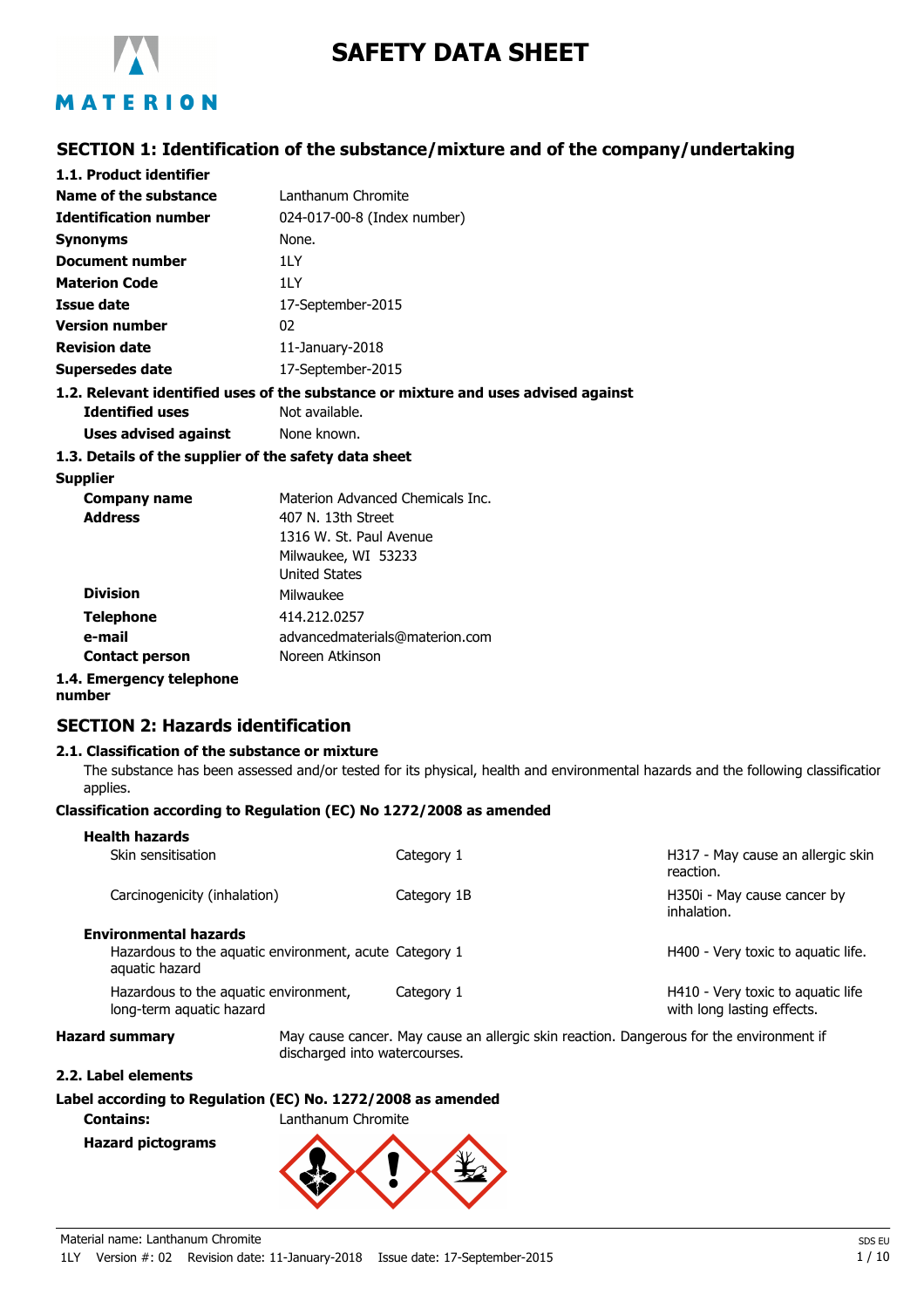| <b>Signal word</b>                | Danger                                                                                              |
|-----------------------------------|-----------------------------------------------------------------------------------------------------|
| <b>Hazard statements</b>          |                                                                                                     |
| H317                              | May cause an allergic skin reaction.                                                                |
| H350i                             | May cause cancer by inhalation.                                                                     |
| H400                              | Very toxic to aquatic life.                                                                         |
| H410                              | Very toxic to aquatic life with long lasting effects.                                               |
| <b>Precautionary statements</b>   |                                                                                                     |
| <b>Prevention</b>                 |                                                                                                     |
| P <sub>201</sub>                  | Obtain special instructions before use.                                                             |
| P <sub>202</sub>                  | Do not handle until all safety precautions have been read and understood.                           |
| P261                              | Avoid breathing dust/fume/gas/mist/vapours/spray.                                                   |
| P <sub>272</sub>                  | Contaminated work clothing should not be allowed out of the workplace.                              |
| P <sub>273</sub>                  | Avoid release to the environment.                                                                   |
| P <sub>280</sub>                  | Wear protective gloves/protective clothing/eye protection/face protection.                          |
| <b>Response</b>                   |                                                                                                     |
| $P302 + P352$                     | IF ON SKIN: Wash with plenty of water.                                                              |
| $P308 + P313$                     | IF exposed or concerned: Get medical advice/attention.                                              |
| $P333 + P313$                     | If skin irritation or rash occurs: Get medical advice/attention.                                    |
| $P362 + P364$                     | Take off contaminated clothing and wash it before reuse.                                            |
| P391                              | Collect spillage.                                                                                   |
| <b>Storage</b>                    |                                                                                                     |
| P405                              | Store locked up.                                                                                    |
| <b>Disposal</b>                   |                                                                                                     |
| P501                              | Dispose of contents/container in accordance with local/regional/national/international regulations. |
| Supplemental label<br>information | None.                                                                                               |
| 2.3. Other hazards                | None known.                                                                                         |
|                                   |                                                                                                     |

### **SECTION 3: Composition/information on ingredients**

#### **3.1. Substances**

#### **General information**

| <b>Chemical name</b>   | $\frac{0}{0}$ | No.                     | CAS-No. / EC REACH Registration No. INDEX No.                                   |              | <b>Notes</b> |
|------------------------|---------------|-------------------------|---------------------------------------------------------------------------------|--------------|--------------|
| Lanthanum Chromite     | $90 - 100$    | 12017-94-6<br>234-629-9 | $\overline{\phantom{0}}$                                                        | 024-017-00-8 | #            |
| <b>Classification:</b> |               |                         | Skin Sens. 1;H317, Carc. 1B;H350i, Aquatic Acute 1;H400, Aquatic Chronic 1;H410 |              | А            |

#### **List of abbreviations and symbols that may be used above**

CLP: Regulation No. 1272/2008.

DSD: Directive 67/548/EEC.

M: M-factor

vPvB: very persistent and very bioaccumulative substance.

PBT: persistent, bioaccumulative and toxic substance.

#: This substance has been assigned Community workplace exposure limit(s).

**Composition comments** The full text for all R- and H-phrases is displayed in section 16.

### **SECTION 4: First aid measures**

| <b>General information</b>             | IF exposed or concerned: Get medical advice/attention. Ensure that medical personnel are aware of |  |  |
|----------------------------------------|---------------------------------------------------------------------------------------------------|--|--|
|                                        | the material(s) involved, and take precautions to protect themselves. Wash contaminated clothing  |  |  |
|                                        | before reuse.                                                                                     |  |  |
| 4.1. Description of first aid measures |                                                                                                   |  |  |

#### **Inhalation** Move to fresh air. Call a physician if symptoms develop or persist. Remove contaminated clothing immediately and wash skin with soap and water. In case of eczema or other skin disorders: Seek medical attention and take along these instructions. **Skin contact Eye contact** Rinse with water. Get medical attention if irritation develops and persists. **Ingestion** Rinse mouth. Get medical attention if symptoms occur. **4.2. Most important** May cause an allergic skin reaction. Dermatitis. Rash. **symptoms and effects, both acute and delayed**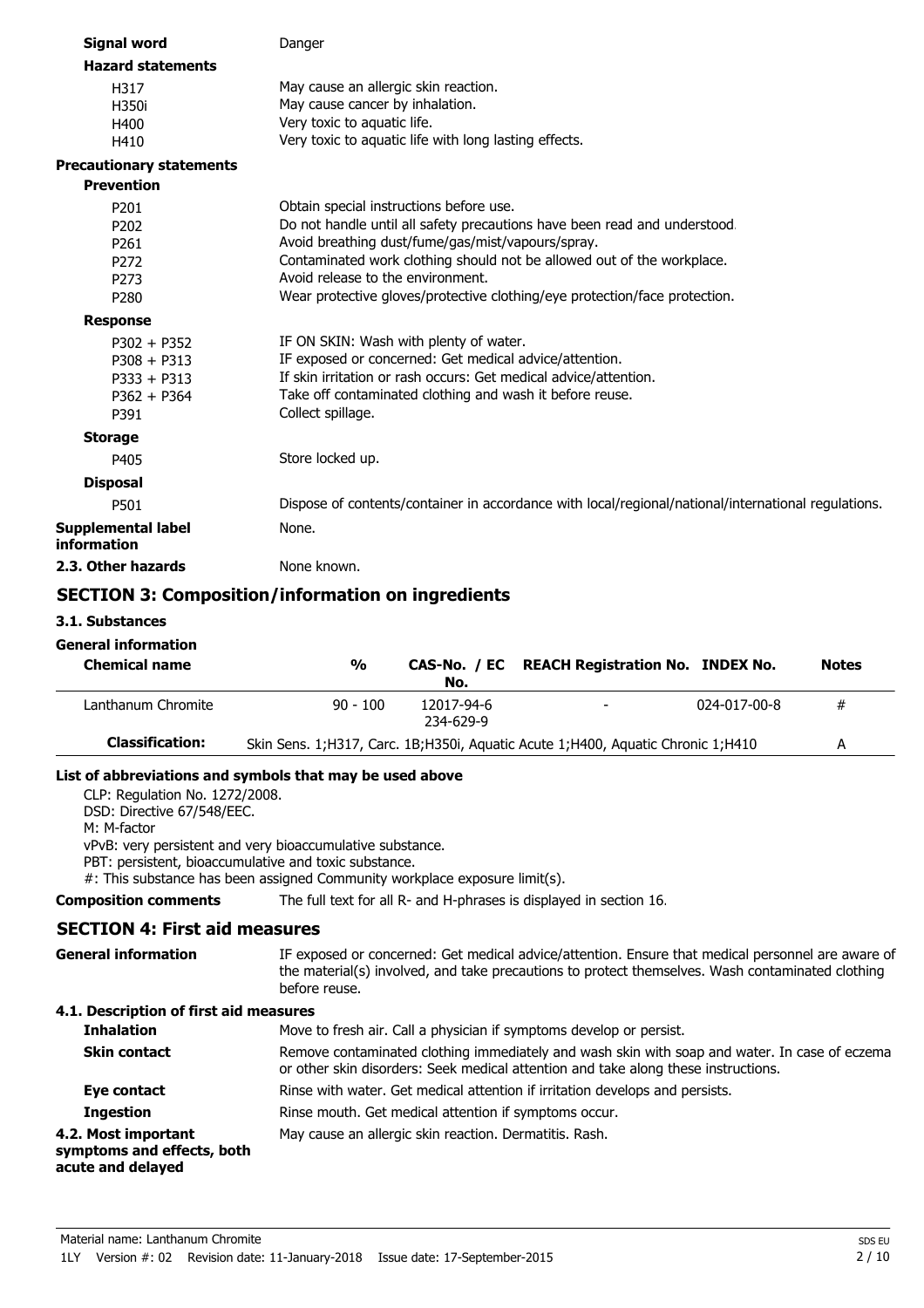Provide general supportive measures and treat symptomatically. Keep victim under observation. Symptoms may be delayed.

### **SECTION 5: Firefighting measures**

| <b>General fire hazards</b>                                                                | No unusual fire or explosion hazards noted.                                                   |
|--------------------------------------------------------------------------------------------|-----------------------------------------------------------------------------------------------|
| 5.1. Extinguishing media<br>Suitable extinguishing<br>media                                | Water fog. Foam. Dry chemical powder. Carbon dioxide (CO2).                                   |
| Unsuitable extinguishing<br>media                                                          | Do not use water jet as an extinguisher, as this will spread the fire.                        |
| 5.2. Special hazards arising<br>from the substance or<br>mixture                           | During fire, gases hazardous to health may be formed.                                         |
| 5.3. Advice for firefighters<br><b>Special protective</b><br>equipment for<br>firefighters | Self-contained breathing apparatus and full protective clothing must be worn in case of fire. |
| Special firefighting<br>procedures                                                         | Use water spray to cool unopened containers.                                                  |
| <b>Specific methods</b>                                                                    | Use standard firefighting procedures and consider the hazards of other involved materials.    |

### **SECTION 6: Accidental release measures**

#### **6.1. Personal precautions, protective equipment and emergency procedures**

| For non-emergency<br>personnel                               | Keep unnecessary personnel away. Keep people away from and upwind of spill/leak. Wear<br>appropriate protective equipment and clothing during clean-up. Do not touch damaged containers<br>or spilled material unless wearing appropriate protective clothing. Ensure adequate ventilation.<br>Local authorities should be advised if significant spillages cannot be contained. For personal<br>protection, see section 8 of the SDS. |
|--------------------------------------------------------------|----------------------------------------------------------------------------------------------------------------------------------------------------------------------------------------------------------------------------------------------------------------------------------------------------------------------------------------------------------------------------------------------------------------------------------------|
| For emergency<br>responders                                  | Keep unnecessary personnel away. Use personal protection recommended in Section 8 of the SDS.                                                                                                                                                                                                                                                                                                                                          |
| 6.2. Environmental<br>precautions                            | Avoid release to the environment. Inform appropriate managerial or supervisory personnel of all<br>environmental releases. Prevent further leakage or spillage if safe to do so. Avoid discharge into<br>drains, water courses or onto the ground.                                                                                                                                                                                     |
| 6.3. Methods and material for<br>containment and cleaning up | Prevent product from entering drains. Stop the flow of material, if this is without risk. Following<br>product recovery, flush area with water.                                                                                                                                                                                                                                                                                        |
| 6.4. Reference to other<br>sections                          | For personal protection, see section 8 of the SDS. For waste disposal, see section 13 of the SDS.                                                                                                                                                                                                                                                                                                                                      |

### **SECTION 7: Handling and storage**

| 7.1. Precautions for safe<br>handling                                   | Obtain special instructions before use. Do not handle until all safety precautions have been read<br>and understood. Provide adequate ventilation. Avoid breathing dust/fume/gas/mist/vapours/spray.<br>Avoid contact with eyes, skin, and clothing. Avoid prolonged exposure. Should be handled in closed<br>systems, if possible. Wear appropriate personal protective equipment. Avoid release to the<br>environment. Observe good industrial hygiene practices. |
|-------------------------------------------------------------------------|---------------------------------------------------------------------------------------------------------------------------------------------------------------------------------------------------------------------------------------------------------------------------------------------------------------------------------------------------------------------------------------------------------------------------------------------------------------------|
| 7.2. Conditions for safe<br>storage, including any<br>incompatibilities | Store locked up. Store in original tightly closed container. Store away from incompatible materials<br>(see Section 10 of the SDS).                                                                                                                                                                                                                                                                                                                                 |
| 7.3. Specific end use(s)                                                | Not available.                                                                                                                                                                                                                                                                                                                                                                                                                                                      |

### **SECTION 8: Exposure controls/personal protection**

#### **8.1. Control parameters**

### **Occupational exposure limits**

| Austria. MAK List, OEL Ordinance (GwV), BGBl. II, no. 184/2001<br><b>Material</b><br><b>Value</b><br>Type |                                                                        |                    |                     |  |  |
|-----------------------------------------------------------------------------------------------------------|------------------------------------------------------------------------|--------------------|---------------------|--|--|
| Lanthanum Chromite (CAS<br>12017-94-6)                                                                    | MAK                                                                    | $2 \text{ mg/m}$   |                     |  |  |
| <b>Material</b>                                                                                           | Austria. TRK List, OEL Ordinance (GwV), BGBI. II, no. 184/2001<br>Type | <b>Value</b>       | <b>Form</b>         |  |  |
| Lanthanum Chromite (CAS<br>12017-94-6)                                                                    | <b>STEL</b>                                                            | $0.4 \text{ mg/m}$ |                     |  |  |
|                                                                                                           |                                                                        | $0.2 \text{ mg/m}$ | Inhalable fraction. |  |  |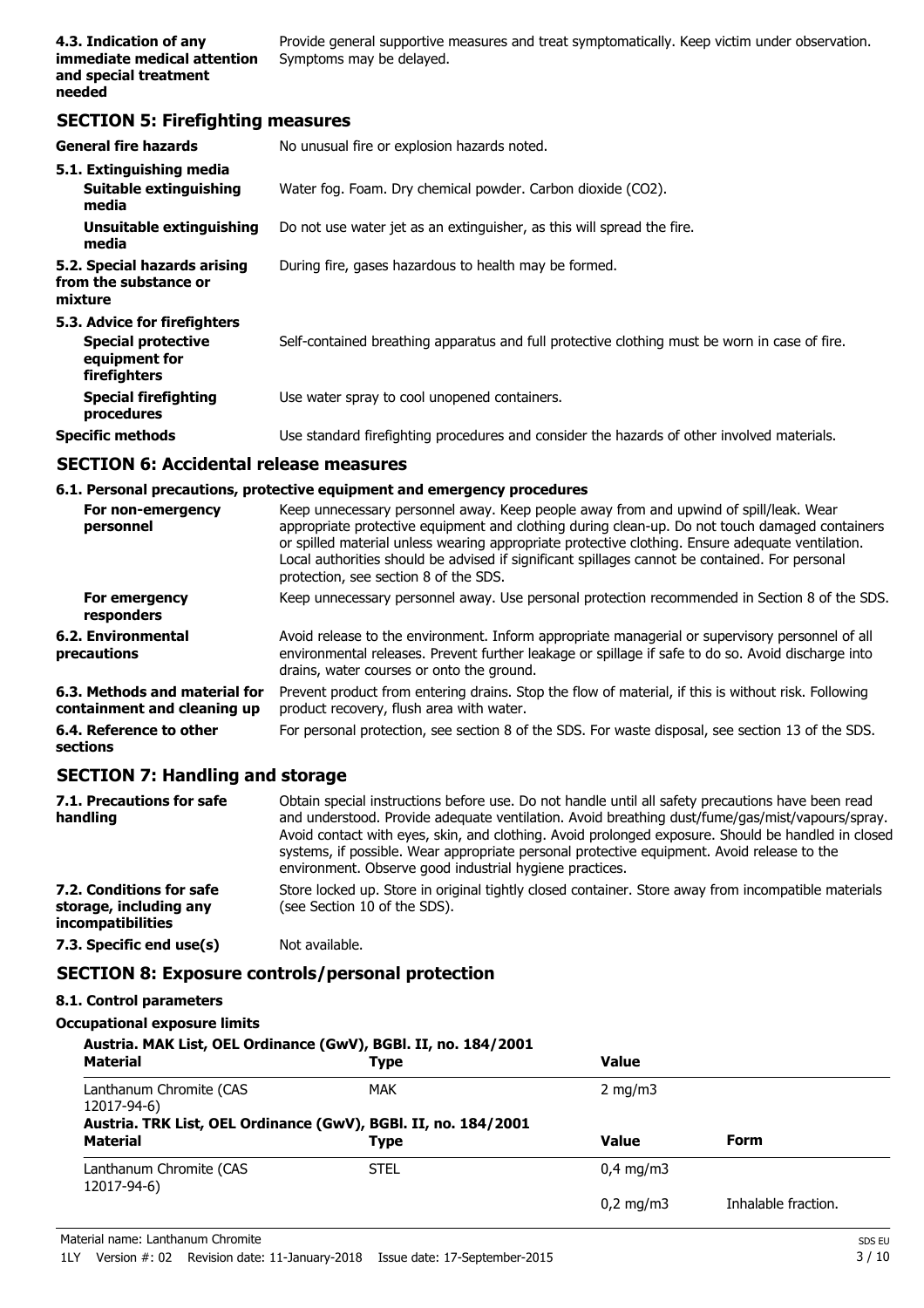| Austria. TRK List, OEL Ordinance (GwV), BGBI. II, no. 184/2001<br><b>Material</b><br>Type                                                                        |                                           | <b>Value</b>                | <b>Form</b>         |  |
|------------------------------------------------------------------------------------------------------------------------------------------------------------------|-------------------------------------------|-----------------------------|---------------------|--|
|                                                                                                                                                                  | <b>TWA</b><br>$0,1$ mg/m3<br>$0.05$ mg/m3 |                             | Inhalable fraction. |  |
| Bulgaria. OELs. Regulation No 13 on protection of workers against risks of exposure to chemical agents at work<br><b>Material</b><br><b>Value</b><br><b>Type</b> |                                           |                             |                     |  |
| Lanthanum Chromite (CAS<br>12017-94-6)                                                                                                                           | <b>TWA</b>                                | $2$ mg/m $3$                |                     |  |
| <b>Czech Republic. OELs. Government Decree 361</b><br><b>Material</b>                                                                                            | <b>Type</b>                               | <b>Value</b>                |                     |  |
| Lanthanum Chromite (CAS<br>12017-94-6)                                                                                                                           | Ceiling                                   | $1,5$ mg/m3                 |                     |  |
|                                                                                                                                                                  | <b>TWA</b>                                | $0,5$ mg/m3                 |                     |  |
| Estonia. OELs. Occupational Exposure Limits of Hazardous Substances. (Annex of Regulation No. 293 of 18<br>September 2001)                                       |                                           |                             |                     |  |
| <b>Material</b>                                                                                                                                                  | <b>Type</b>                               | <b>Value</b>                |                     |  |
| Lanthanum Chromite (CAS<br>12017-94-6)                                                                                                                           | <b>TWA</b>                                | $0,02$ mg/m3                |                     |  |
| <b>Finland. Workplace Exposure Limits</b><br><b>Material</b>                                                                                                     | <b>Type</b>                               | <b>Value</b>                |                     |  |
| Lanthanum Chromite (CAS<br>12017-94-6)                                                                                                                           | <b>TWA</b>                                | $0,5$ mg/m3                 |                     |  |
| France. Threshold Limit Values (VLEP) for Occupational Exposure to Chemicals in France, INRS ED 984<br><b>Material</b>                                           | <b>Type</b>                               | <b>Value</b>                |                     |  |
| Lanthanum Chromite (CAS<br>12017-94-6)                                                                                                                           | <b>VME</b>                                | 2 mg/m $3$                  |                     |  |
| Germany. TRGS 900, Limit Values in the Ambient Air at the Workplace<br><b>Material</b>                                                                           | <b>Type</b>                               | <b>Form</b><br><b>Value</b> |                     |  |
| Lanthanum Chromite (CAS<br>12017-94-6)                                                                                                                           | AGW                                       | 2 mg/m $3$                  | Inhalable fraction. |  |
| Hungary. OELs. Joint Decree on Chemical Safety of Workplaces<br><b>Material</b>                                                                                  | <b>Type</b>                               | <b>Value</b>                |                     |  |
| Lanthanum Chromite (CAS<br>12017-94-6)                                                                                                                           | <b>STEL</b>                               | $2$ mg/m $3$                |                     |  |
| <b>Italy. Occupational Exposure Limits</b><br><b>Material</b>                                                                                                    | <b>Type</b>                               | <b>Value</b>                |                     |  |
| Lanthanum Chromite (CAS                                                                                                                                          | <b>TWA</b>                                | $0.5$ mg/m $3$              |                     |  |
| 12017-94-6)<br>Lithuania. OELs. Limit Values for Chemical Substances, General Requirements<br><b>Material</b>                                                    | <b>Type</b>                               | <b>Value</b>                |                     |  |
| Lanthanum Chromite (CAS<br>12017-94-6)                                                                                                                           | <b>TWA</b>                                | 2 mg/m $3$                  |                     |  |
| Luxembourg. Binding Occupational exposure limit values (Annex I), Memorial A<br><b>Material</b>                                                                  | <b>Type</b>                               | <b>Value</b>                |                     |  |
| Lanthanum Chromite (CAS<br>12017-94-6)                                                                                                                           | <b>TWA</b>                                | 2 mg/m $3$                  |                     |  |
| Malta. OELs. Occupational Exposure Limit Values (L.N. 227. of Occupational Health and Safety Authority Act (CAP.<br>424), Schedules I and V)                     |                                           |                             |                     |  |
| <b>Material</b>                                                                                                                                                  | <b>Type</b>                               | <b>Value</b>                |                     |  |
| Lanthanum Chromite (CAS<br>12017-94-6)                                                                                                                           | <b>TWA</b>                                | 2 mg/m $3$                  |                     |  |
| <b>Netherlands. OELs (binding)</b><br><b>Material</b>                                                                                                            | <b>Type</b>                               | <b>Value</b>                |                     |  |
| Lanthanum Chromite (CAS                                                                                                                                          | <b>STEL</b>                               | $0,05$ mg/m3                |                     |  |
| 12017-94-6)                                                                                                                                                      | <b>TWA</b>                                | 0,025 mg/m3                 |                     |  |

Material name: Lanthanum Chromite SDS EU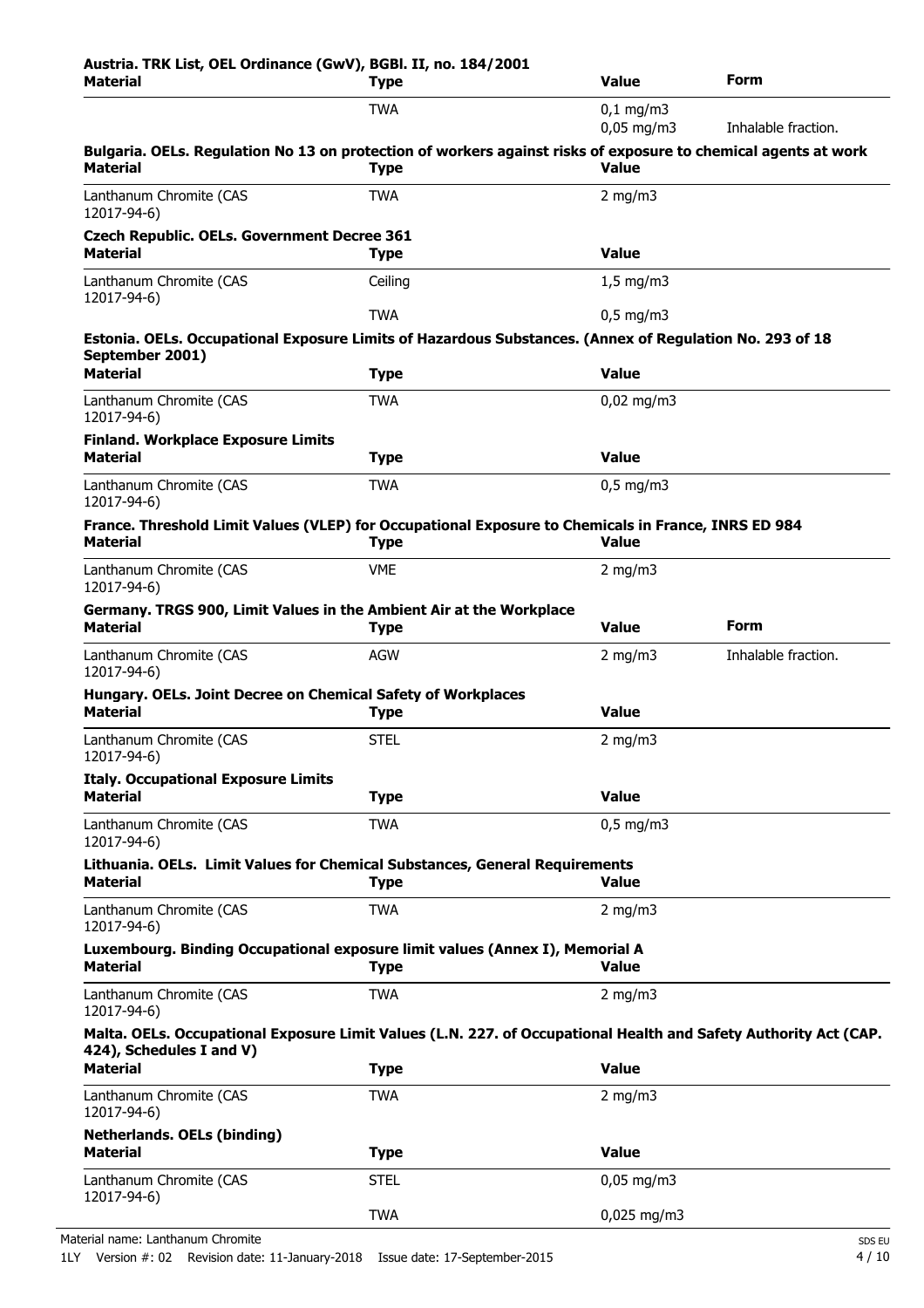| Norway. Administrative Norms for Contaminants in the Workplace<br><b>Material</b>                                                                                         |                 | <b>Type</b> |                                        |                        | <b>Value</b>           |             |
|---------------------------------------------------------------------------------------------------------------------------------------------------------------------------|-----------------|-------------|----------------------------------------|------------------------|------------------------|-------------|
| Lanthanum Chromite (CAS<br>12017-94-6)                                                                                                                                    |                 | <b>TLV</b>  |                                        |                        | $0,5$ mg/m3            |             |
| Portugal. OELs. Decree-Law n. 290/2001 (Journal of the Republic - 1 Series A, n.266)<br><b>Material</b>                                                                   |                 | <b>Type</b> |                                        |                        | <b>Value</b>           |             |
| Lanthanum Chromite (CAS<br>12017-94-6)                                                                                                                                    |                 | <b>TWA</b>  |                                        |                        | 2 mg/m $3$             |             |
| Romania. OELs. Protection of workers from exposure to chemical agents at the workplace<br><b>Material</b>                                                                 |                 | <b>Type</b> |                                        |                        | <b>Value</b>           |             |
| Lanthanum Chromite (CAS<br>12017-94-6)                                                                                                                                    |                 | <b>TWA</b>  |                                        |                        | $0,5$ mg/m3            |             |
| Spain. Carcinogens and Mutagens with Limit Values (Table 2)<br><b>Material</b>                                                                                            |                 | <b>Type</b> |                                        |                        | <b>Value</b>           |             |
| Lanthanum Chromite (CAS<br>12017-94-6)                                                                                                                                    |                 | <b>TWA</b>  |                                        |                        | $0,01 \,\mathrm{mg/m}$ |             |
| <b>Spain. Occupational Exposure Limits</b><br><b>Material</b>                                                                                                             |                 | <b>Type</b> |                                        |                        | <b>Value</b>           |             |
| Lanthanum Chromite (CAS<br>12017-94-6)                                                                                                                                    |                 | <b>TWA</b>  |                                        |                        | 2 mg/m $3$             |             |
| Sweden. OELs. Work Environment Authority (AV), Occupational Exposure Limit Values (AFS 2015:7)<br><b>Material</b>                                                         |                 | <b>Type</b> |                                        |                        | <b>Value</b>           | <b>Form</b> |
| Lanthanum Chromite (CAS<br>12017-94-6)                                                                                                                                    |                 | <b>TWA</b>  |                                        |                        | $0.5$ mg/m3            | Total dust. |
| EU. Indicative Exposure Limit Values in Directives 91/322/EEC, 2000/39/EC, 2006/15/EC, 2009/161/EU<br><b>Material</b>                                                     |                 | <b>Type</b> |                                        |                        | <b>Value</b>           |             |
| Lanthanum Chromite (CAS<br>12017-94-6)                                                                                                                                    |                 | <b>TWA</b>  |                                        |                        | 2 mg/m $3$             |             |
| <b>Biological limit values</b>                                                                                                                                            |                 |             |                                        |                        |                        |             |
| France. Biological indicators of exposure (IBE) (National Institute for Research and Security (INRS, ND 2065)<br><b>Material</b>                                          | <b>Value</b>    |             | <b>Determinant</b>                     | <b>Specimen</b>        | <b>Sampling time</b>   |             |
| Lanthanum Chromite (CAS 0,03 mg/g<br>12017-94-6)                                                                                                                          |                 |             | Chrome total                           | Creatinine in<br>urine | $\ast$                 |             |
|                                                                                                                                                                           | $0,01$ mg/g     |             | Chrome total                           | Creatinine in<br>urine | ∗                      |             |
| * - For sampling details, please see the source document.<br>Hungary. Chemical Safety at Workplace Ordinance Joint Decree No. 25/2000 (Annex 2): Permissible limit values |                 |             |                                        |                        |                        |             |
| of biological exposure (effect) indices<br><b>Material</b>                                                                                                                | <b>Value</b>    |             | <b>Determinant</b>                     | <b>Specimen</b>        | <b>Sampling time</b>   |             |
| Lanthanum Chromite (CAS 0,02 mg/g                                                                                                                                         |                 |             | chromium                               | Creatinine in          | $\ast$                 |             |
| 12017-94-6)                                                                                                                                                               | 0,043 µmol/mmol |             | chromium                               | urine<br>Creatinine in | $\ast$                 |             |
| * - For sampling details, please see the source document.                                                                                                                 |                 |             |                                        | urine                  |                        |             |
| Spain. Biological Limit Values (VLBs), Occupational Exposure Limits for Chemical Agents, Table 4                                                                          |                 |             |                                        |                        |                        |             |
| <b>Material</b>                                                                                                                                                           | <b>Value</b>    |             | <b>Determinant</b>                     | <b>Specimen</b>        | <b>Sampling time</b>   |             |
| Lanthanum Chromite (CAS 25 µg/l<br>12017-94-6)                                                                                                                            |                 |             | Cromo total                            | Urine                  | $\ast$                 |             |
|                                                                                                                                                                           | $10 \mu g/l$    |             | Cromo total                            | Urine                  | $\ast$                 |             |
| * - For sampling details, please see the source document.                                                                                                                 |                 |             |                                        |                        |                        |             |
| <b>Recommended monitoring</b><br>procedures                                                                                                                               |                 |             | Follow standard monitoring procedures. |                        |                        |             |
| <b>Derived no effect levels</b><br>(DNELs)                                                                                                                                | Not available.  |             |                                        |                        |                        |             |
| <b>Predicted no effect</b><br>concentrations (PNECs)                                                                                                                      | Not available.  |             |                                        |                        |                        |             |
| 8.2. Exposure controls                                                                                                                                                    |                 |             |                                        |                        |                        |             |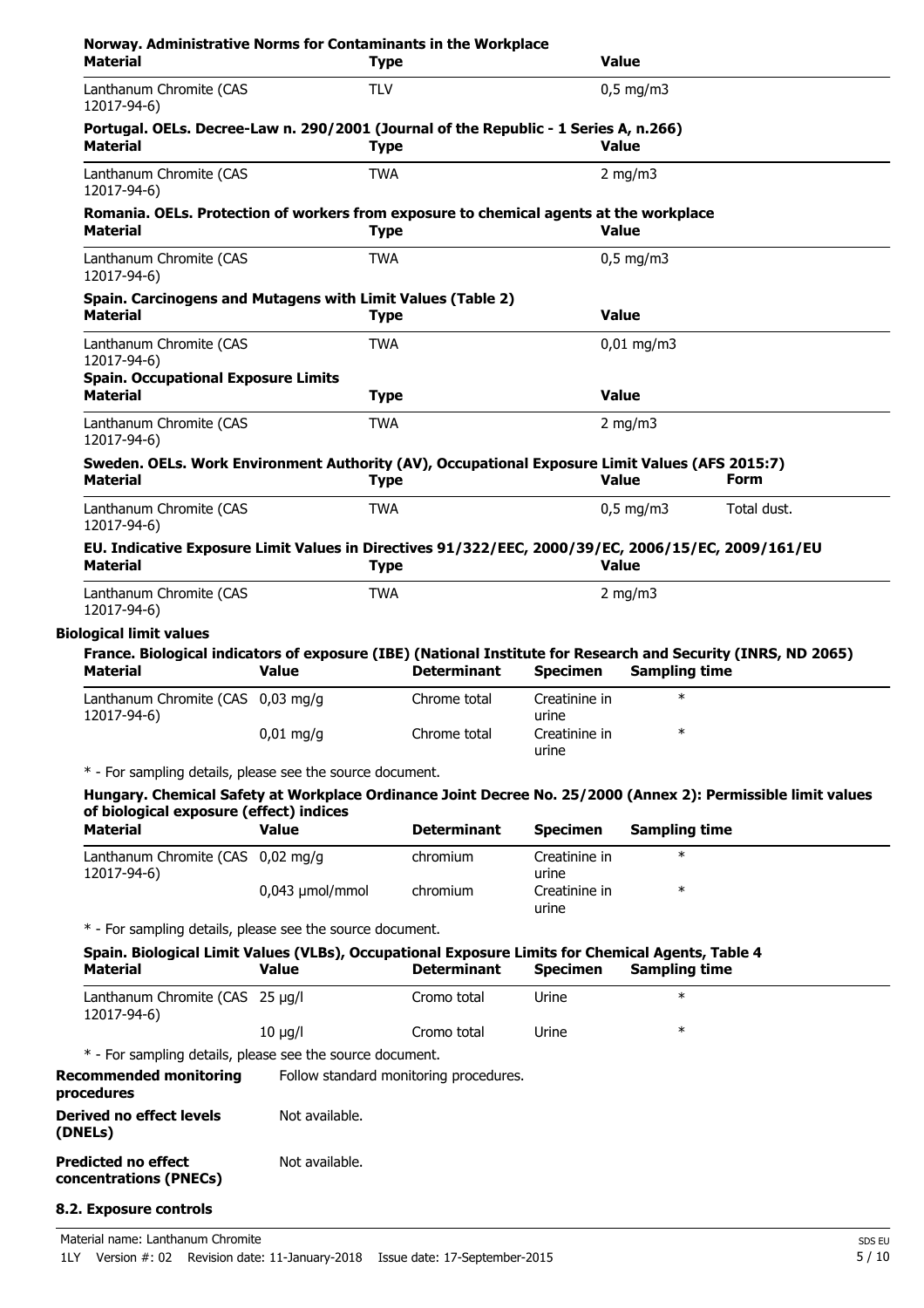| <b>Appropriate engineering</b><br>controls | Good general ventilation (typically 10 air changes per hour) should be used. Ventilation rates should<br>be matched to conditions. If applicable, use process enclosures, local exhaust ventilation, or other<br>engineering controls to maintain airborne levels below recommended exposure limits. If exposure<br>limits have not been established, maintain airborne levels to an acceptable level. |
|--------------------------------------------|--------------------------------------------------------------------------------------------------------------------------------------------------------------------------------------------------------------------------------------------------------------------------------------------------------------------------------------------------------------------------------------------------------|
|                                            | Individual protection measures, such as personal protective equipment                                                                                                                                                                                                                                                                                                                                  |
| <b>General information</b>                 | Use personal protective equipment as required. Personal protection equipment should be chosen<br>according to the CEN standards and in discussion with the supplier of the personal protective<br>equipment.                                                                                                                                                                                           |
| Eye/face protection                        | If contact is likely, safety glasses with side shields are recommended.                                                                                                                                                                                                                                                                                                                                |
| <b>Skin protection</b>                     |                                                                                                                                                                                                                                                                                                                                                                                                        |
| - Hand protection                          | Wear appropriate chemical resistant gloves. Suitable gloves can be recommended by the glove<br>supplier.                                                                                                                                                                                                                                                                                               |
| - Other                                    | Wear appropriate chemical resistant clothing. Use of an impervious apron is recommended.                                                                                                                                                                                                                                                                                                               |
| <b>Respiratory protection</b>              | In case of insufficient ventilation, wear suitable respiratory equipment.                                                                                                                                                                                                                                                                                                                              |
| <b>Thermal hazards</b>                     | Wear appropriate thermal protective clothing, when necessary.                                                                                                                                                                                                                                                                                                                                          |
| <b>Hygiene measures</b>                    | Always observe good personal hygiene measures, such as washing after handling the material and<br>before eating, drinking, and/or smoking. Routinely wash work clothing and protective equipment to<br>remove contaminants. Contaminated work clothing should not be allowed out of the workplace.                                                                                                     |
| <b>Environmental exposure</b><br>controls  | Inform appropriate managerial or supervisory personnel of all environmental releases.                                                                                                                                                                                                                                                                                                                  |
|                                            |                                                                                                                                                                                                                                                                                                                                                                                                        |

# **SECTION 9: Physical and chemical properties**

### **9.1. Information on basic physical and chemical properties**

| <b>Appearance</b>                                   |                |
|-----------------------------------------------------|----------------|
| <b>Physical state</b>                               | Solid.         |
| Form                                                | Solid.         |
| Colour                                              | Not available. |
| Odour                                               | Not available. |
| <b>Odour threshold</b>                              | Not available. |
| pН                                                  | Not available. |
| <b>Melting point/freezing point</b>                 | Not available. |
| Initial boiling point and<br>boiling range          | Not available. |
| <b>Flash point</b>                                  | Not available. |
| <b>Evaporation rate</b>                             | Not available. |
| <b>Flammability (solid, gas)</b>                    | Not available. |
| <b>Upper/lower flammability or explosive limits</b> |                |
| <b>Flammability limit - lower</b><br>(%)            | Not available. |
| <b>Flammability limit -</b><br>upper $(% )$         | Not available. |
| <b>Vapour pressure</b>                              | Not available. |
| <b>Vapour density</b>                               | Not available. |
| <b>Relative density</b>                             | Not available. |
| Solubility(ies)                                     |                |
| Solubility (water)                                  | Not available. |
| <b>Partition coefficient</b><br>(n-octanol/water)   | Not available. |
| <b>Auto-ignition temperature</b>                    | Not available. |
| <b>Decomposition temperature</b>                    | Not available. |
| <b>Viscosity</b>                                    | Not available. |
| <b>Explosive properties</b>                         | Not explosive. |
| <b>Oxidising properties</b>                         | Not oxidising. |
| 9.2. Other information                              |                |
| <b>Molecular formula</b>                            | CrLaO3         |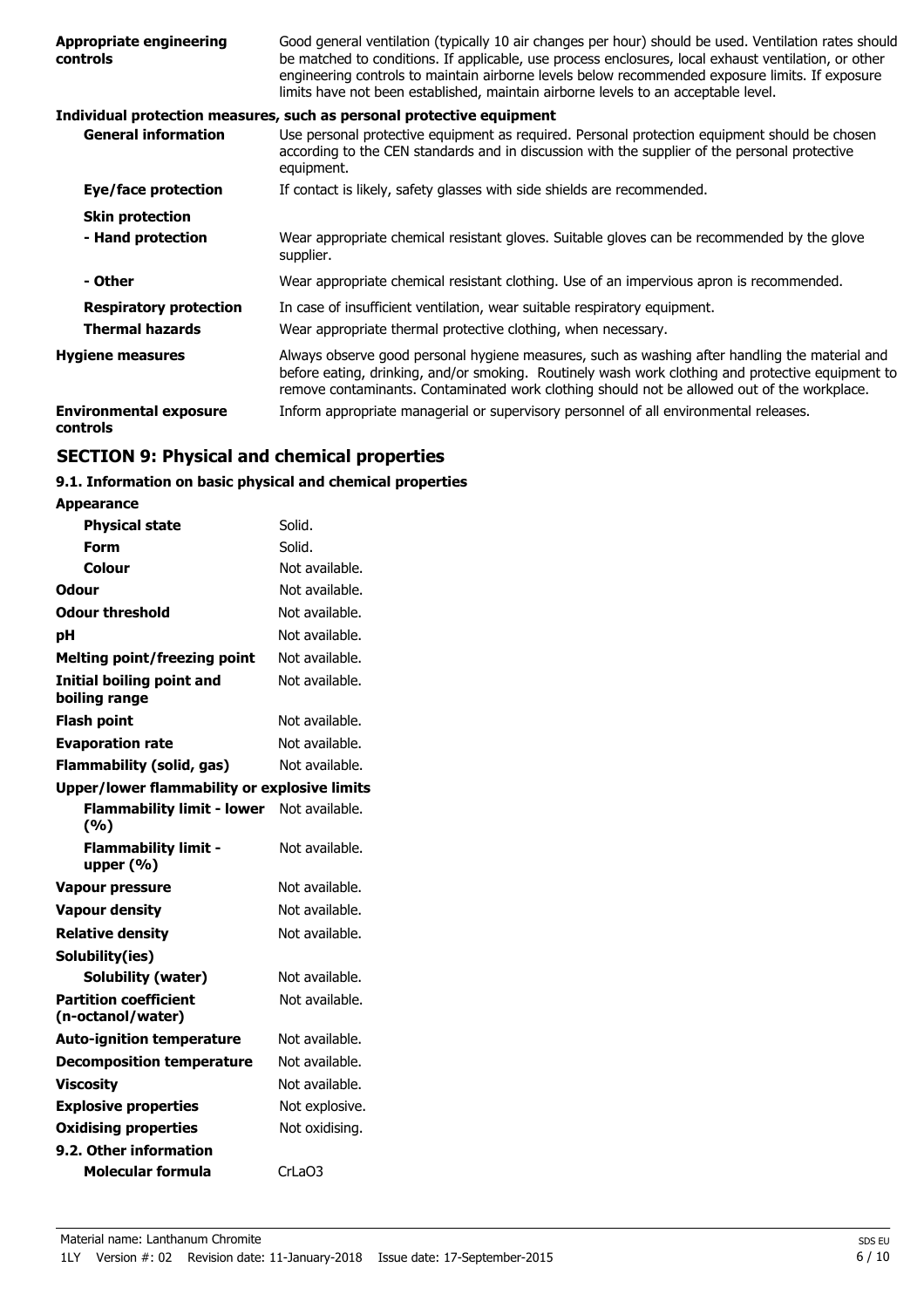## **SECTION 10: Stability and reactivity**

| 10.1. Reactivity<br>10.2. Chemical stability<br>10.3. Possibility of hazardous<br>reactions | The product is stable and non-reactive under normal conditions of use, storage and transport.<br>Material is stable under normal conditions.<br>No dangerous reaction known under conditions of normal use. |
|---------------------------------------------------------------------------------------------|-------------------------------------------------------------------------------------------------------------------------------------------------------------------------------------------------------------|
| 10.4. Conditions to avoid                                                                   | Contact with incompatible materials.                                                                                                                                                                        |
| 10.5. Incompatible materials                                                                | Strong oxidising agents.                                                                                                                                                                                    |
| 10.6. Hazardous<br>decomposition products                                                   | No hazardous decomposition products are known.                                                                                                                                                              |

### **SECTION 11: Toxicological information**

| <b>General information</b>                                   | Occupational exposure to the substance or mixture may cause adverse effects.                                                       |
|--------------------------------------------------------------|------------------------------------------------------------------------------------------------------------------------------------|
| <b>Information on likely routes of exposure</b>              |                                                                                                                                    |
| <b>Inhalation</b>                                            | May cause cancer by inhalation. Prolonged inhalation may be harmful.                                                               |
| <b>Skin contact</b>                                          | May cause an allergic skin reaction.                                                                                               |
| Eye contact                                                  | Direct contact with eyes may cause temporary irritation.                                                                           |
| <b>Ingestion</b>                                             | May cause discomfort if swallowed. However, ingestion is not likely to be a primary route of<br>occupational exposure.             |
| <b>Symptoms</b>                                              | May cause an allergic skin reaction. Dermatitis. Rash.                                                                             |
| 11.1. Information on toxicological effects                   |                                                                                                                                    |
| <b>Acute toxicity</b>                                        | May cause an allergic skin reaction.                                                                                               |
| <b>Skin corrosion/irritation</b>                             | Due to partial or complete lack of data the classification is not possible.                                                        |
| Serious eye damage/eye<br>irritation                         | Due to partial or complete lack of data the classification is not possible.                                                        |
| <b>Respiratory sensitisation</b>                             | Due to partial or complete lack of data the classification is not possible.                                                        |
| <b>Skin sensitisation</b>                                    | May cause an allergic skin reaction.                                                                                               |
| <b>Germ cell mutagenicity</b>                                | Due to partial or complete lack of data the classification is not possible.                                                        |
| Carcinogenicity                                              | May cause cancer.                                                                                                                  |
| at work (as amended)                                         | Hungary. 26/2000 EüM Ordinance on protection against and preventing risk relating to exposure to carcinogens                       |
| Lanthanum Chromite (CAS 12017-94-6)                          |                                                                                                                                    |
| Lanthanum Chromite (CAS 12017-94-6)                          | <b>IARC Monographs. Overall Evaluation of Carcinogenicity</b>                                                                      |
| <b>Reproductive toxicity</b>                                 | 3 Not classifiable as to carcinogenicity to humans.<br>Due to partial or complete lack of data the classification is not possible. |
| <b>Specific target organ toxicity</b>                        | Due to partial or complete lack of data the classification is not possible.                                                        |
| - single exposure                                            |                                                                                                                                    |
| <b>Specific target organ toxicity</b><br>- repeated exposure | Due to partial or complete lack of data the classification is not possible.                                                        |
| <b>Aspiration hazard</b>                                     | Due to partial or complete lack of data the classification is not possible.                                                        |
| Mixture versus substance<br>information                      | No information available.                                                                                                          |
| <b>Other information</b>                                     | Not available.                                                                                                                     |
| <b>SECTION 12: Ecological information</b>                    |                                                                                                                                    |
| 12.1. Toxicity                                               | Very toxic to aquatic life with long lasting effects.                                                                              |
| 12.2. Persistence and<br>degradability                       | No data is available on the degradability of this product.                                                                         |
| 12.3. Bioaccumulative<br>potential                           | No data available.                                                                                                                 |
| <b>Partition coefficient</b><br>n-octanol/water (log Kow)    | Not available.                                                                                                                     |
| <b>Bioconcentration factor (BCF)</b>                         | Not available.                                                                                                                     |
| 12.4. Mobility in soil                                       | No data available.                                                                                                                 |
| 12.5. Results of PBT<br>and vPvB<br>assessment               | Not available.                                                                                                                     |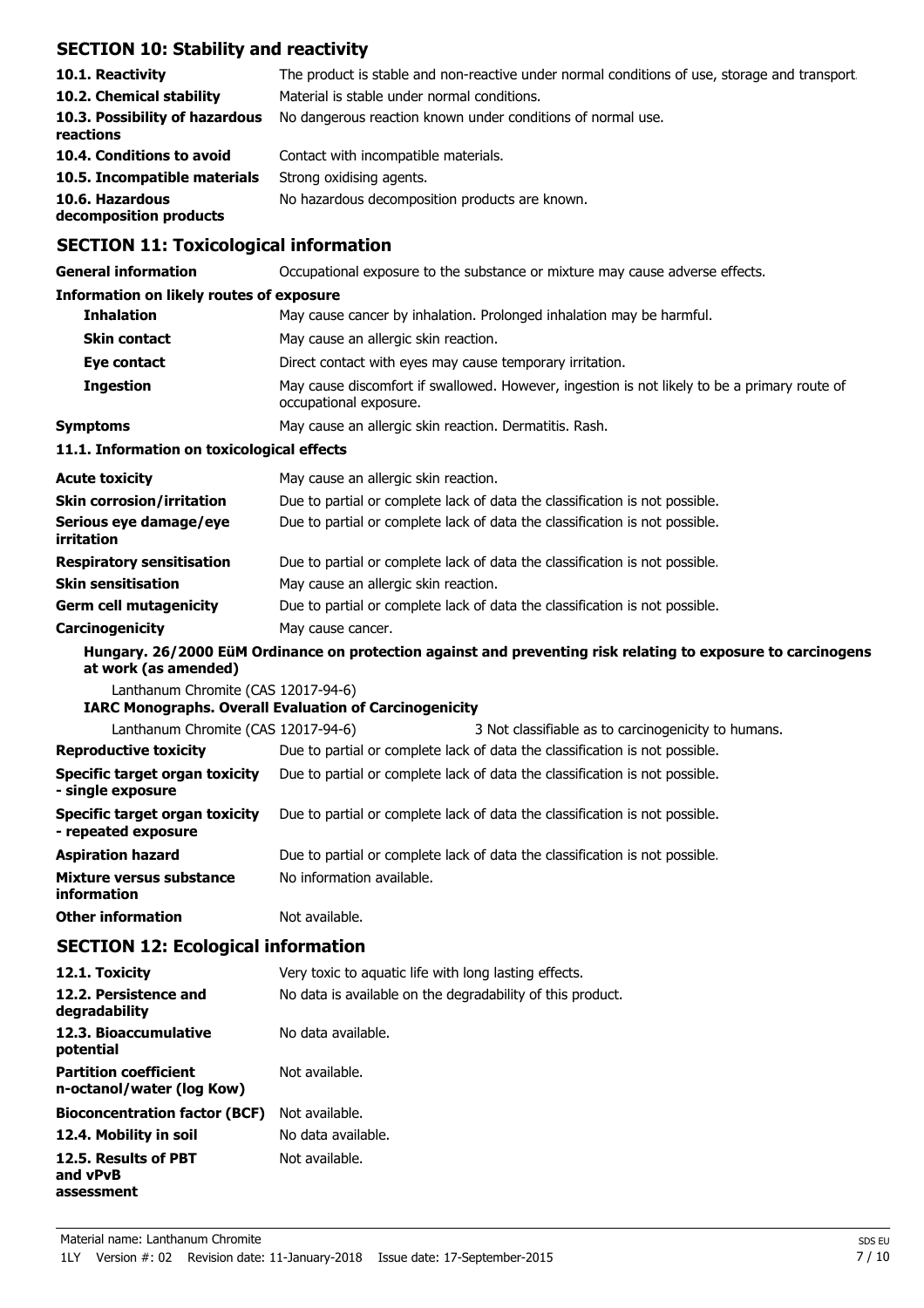**12.6. Other adverse effects** No other adverse environmental effects (e.g. ozone depletion, photochemical ozone creation potential, endocrine disruption, global warming potential) are expected from this component.

#### **12.7. Additional information**

| Estonia Dangerous substances in groundwater Data |  |
|--------------------------------------------------|--|
|                                                  |  |

Lanthanum Chromite (CAS 12017-94-6) Chromium (Cr) 10 UG/L

#### **Estonia Dangerous substances in soil Data**

Lanthanum Chromite (CAS 12017-94-6) Chromium (Cr) 100 mg/kg

Chromium (Cr) 200 UG/L

Chromium (Cr) 300 mg/kg Chromium (Cr) 800 mg/kg

### **SECTION 13: Disposal considerations**

#### **13.1. Waste treatment methods**

| <b>Residual waste</b>                  | Dispose of in accordance with local regulations. Empty containers or liners may retain some product<br>residues. This material and its container must be disposed of in a safe manner (see: Disposal<br>instructions).                                                                                                                            |
|----------------------------------------|---------------------------------------------------------------------------------------------------------------------------------------------------------------------------------------------------------------------------------------------------------------------------------------------------------------------------------------------------|
| <b>Contaminated packaging</b>          | Since emptied containers may retain product residue, follow label warnings even after container is<br>emptied. Empty containers should be taken to an approved waste handling site for recycling or<br>disposal.                                                                                                                                  |
| EU waste code                          | The Waste code should be assigned in discussion between the user, the producer and the waste<br>disposal company.                                                                                                                                                                                                                                 |
| <b>Disposal</b><br>methods/information | Collect and reclaim or dispose in sealed containers at licensed waste disposal site. Do not allow this<br>material to drain into sewers/water supplies. Do not contaminate ponds, waterways or ditches with<br>chemical or used container. Dispose of contents/container in accordance with<br>local/regional/national/international regulations. |
| <b>Special precautions</b>             | Dispose in accordance with all applicable regulations.                                                                                                                                                                                                                                                                                            |

### **SECTION 14: Transport information**

### **ADR**

| 14.1. UN number                   | <b>UN3077</b>                                                           |
|-----------------------------------|-------------------------------------------------------------------------|
| 14.2. UN proper shipping          | Environmentally hazardous substance, solid, n.o.s. (Lanthanum Chromite) |
| name                              |                                                                         |
| 14.3. Transport hazard class(es)  |                                                                         |
| <b>Class</b>                      | 9                                                                       |
| <b>Subsidiary risk</b>            |                                                                         |
| Label(s)                          | 9                                                                       |
| <b>Hazard No. (ADR)</b>           | 90                                                                      |
| <b>Tunnel restriction</b><br>code | F.                                                                      |
| 14.4. Packing group               | Ш                                                                       |
| 14.5. Environmental               | No.                                                                     |
| hazards                           |                                                                         |
| 14.6. Special precautions         | Read safety instructions, SDS and emergency procedures before handling. |
| for user                          |                                                                         |
| <b>RID</b>                        |                                                                         |
| 14.1. UN number                   | <b>UN3077</b>                                                           |
| 14.2. UN proper shipping          | Environmentally hazardous substance, solid, n.o.s. (Lanthanum Chromite) |
| name                              |                                                                         |
| 14.3. Transport hazard class(es)  |                                                                         |
| <b>Class</b>                      | 9                                                                       |
| Subsidiary risk                   | $\overline{\phantom{0}}$                                                |
| Label(s)                          | 9                                                                       |
| 14.4. Packing group               | Ш                                                                       |
| 14.5. Environmental               | No.                                                                     |
| hazards                           |                                                                         |
| 14.6. Special precautions         | Read safety instructions, SDS and emergency procedures before handling. |
| for user                          |                                                                         |
| <b>ADN</b>                        |                                                                         |
| 14.1. UN number                   | <b>UN3077</b>                                                           |
| 14.2. UN proper shipping          | Environmentally Hazardous Solid, N.o.s. (Lanthanum Chromite)            |
| name                              |                                                                         |
| 14.3. Transport hazard class(es)  |                                                                         |
| <b>Class</b>                      | 9                                                                       |
| Subsidiary risk                   |                                                                         |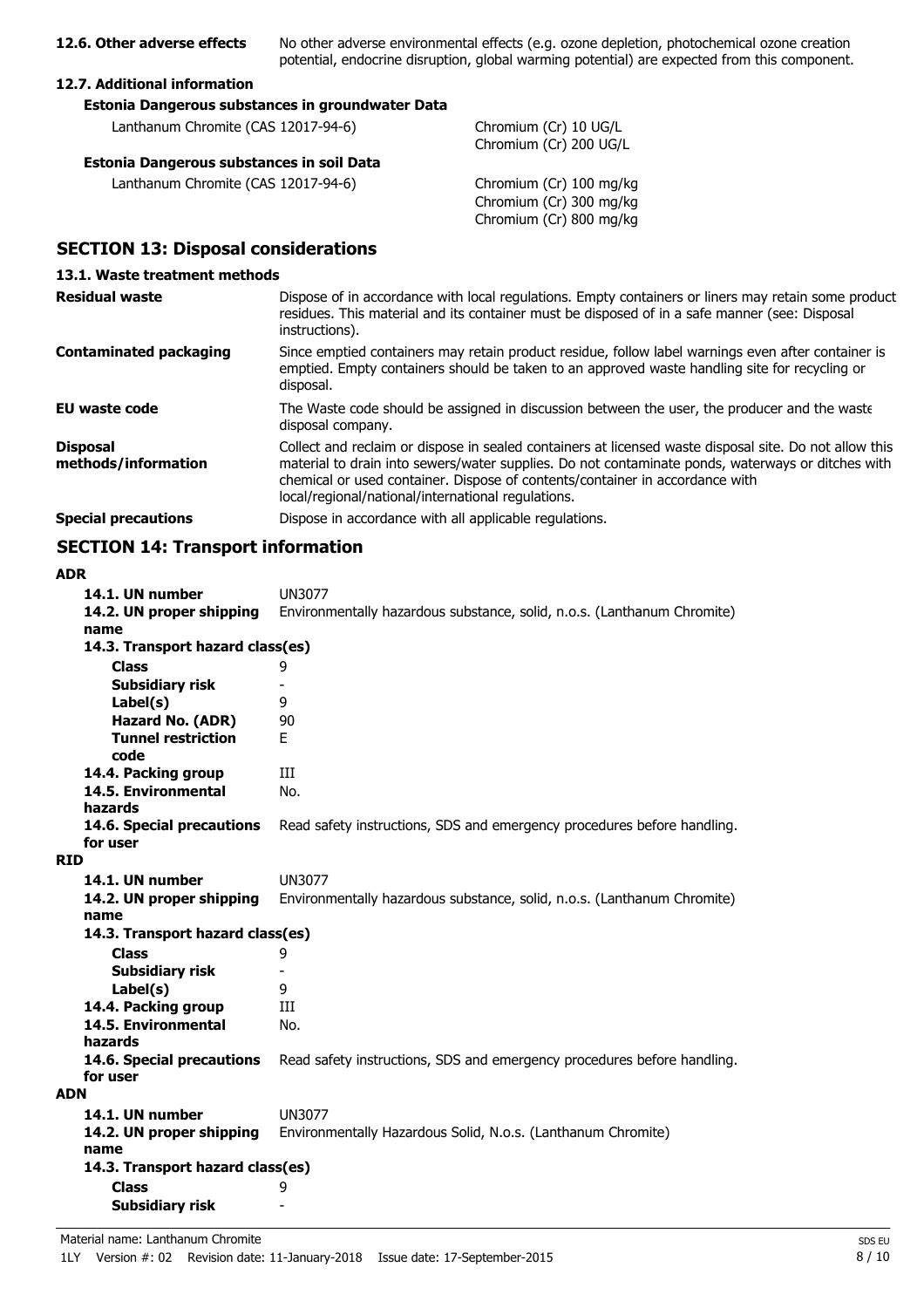| Label(s)                         | 9                                                                       |
|----------------------------------|-------------------------------------------------------------------------|
| 14.4. Packing group              | III                                                                     |
| 14.5. Environmental              | No.                                                                     |
| hazards                          |                                                                         |
| 14.6. Special precautions        | Read safety instructions, SDS and emergency procedures before handling. |
| for user                         |                                                                         |
| <b>IATA</b>                      |                                                                         |
| 14.1. UN number                  | <b>UN3077</b>                                                           |
| 14.2. UN proper shipping         | Environmentally hazardous substance, solid, n.o.s. (Lanthanum Chromite) |
| name                             |                                                                         |
| 14.3. Transport hazard class(es) |                                                                         |
| <b>Class</b>                     | 9                                                                       |
| Subsidiary risk                  |                                                                         |
| 14.4. Packing group              | Ш                                                                       |
| 14.5. Environmental              | No.                                                                     |
| hazards                          |                                                                         |
| <b>ERG Code</b>                  | 9L                                                                      |
| 14.6. Special precautions        | Read safety instructions, SDS and emergency procedures before handling. |
| for user                         |                                                                         |
| <b>Other information</b>         |                                                                         |
| Passenger and cargo              | Allowed with restrictions.                                              |
| aircraft                         |                                                                         |
| <b>Cargo aircraft only</b>       | Allowed with restrictions.                                              |
| <b>IMDG</b>                      |                                                                         |
| 14.1. UN number                  | <b>UN3077</b>                                                           |
| 14.2. UN proper shipping         | ENVIRONMENTALLY HAZARDOUS SUBSTANCE, SOLID, N.O.S. (Lanthanum Chromite) |
| name                             |                                                                         |
| 14.3. Transport hazard class(es) |                                                                         |
| <b>Class</b>                     | 9                                                                       |
| <b>Subsidiary risk</b>           |                                                                         |
| 14.4. Packing group              | Ш                                                                       |
| 14.5. Environmental hazards      |                                                                         |
| <b>Marine pollutant</b>          | No.                                                                     |
| EmS                              | F-A, S-F                                                                |
| 14.6. Special precautions        | Read safety instructions, SDS and emergency procedures before handling. |
| for user                         |                                                                         |
|                                  |                                                                         |

### **ADN; ADR; IATA; IMDG; RID**



### **SECTION 15: Regulatory information**

**15.1. Safety, health and environmental regulations/legislation specific for the substance or mixture**

### **EU regulations**

**Regulation (EC) No. 1005/2009 on substances that deplete the ozone layer, Annex I and II, as amended** Not listed.

**Regulation (EC) No. 850/2004 On persistent organic pollutants, Annex I as amended** Not listed.

**Regulation (EU) No. 649/2012 concerning the export and import of dangerous chemicals, Annex I, Part 1 as amended**

#### Not listed.

**Regulation (EU) No. 649/2012 concerning the export and import of dangerous chemicals, Annex I, Part 2 as amended**

Not listed.